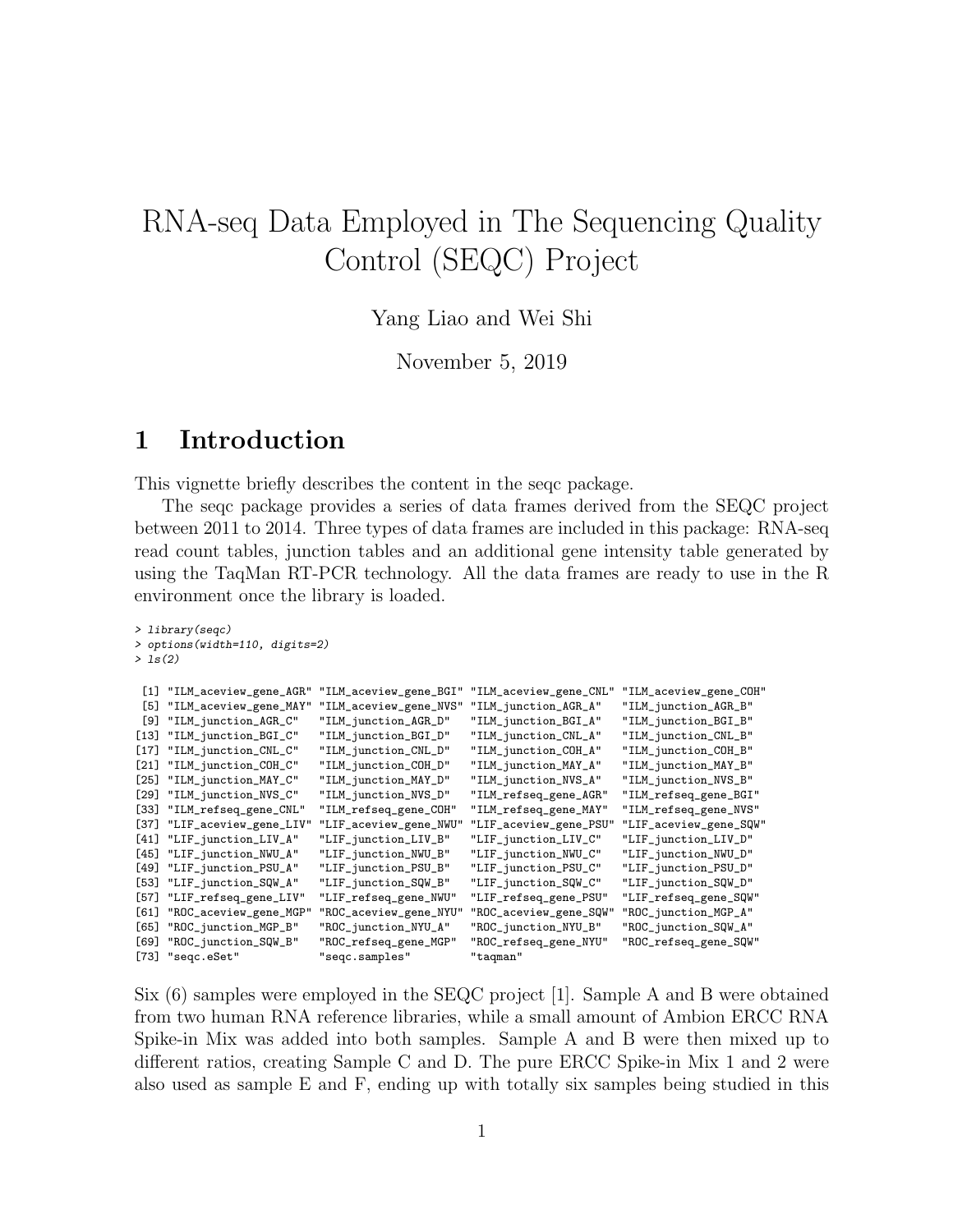project. The details about the samples are further described in the next section. Huge amounts of RNA-seq data (short reads) were yielded from the six samples at twelve (12) sequencing site by using three (3) different platforms (sequencers).

Genes that have different expression levels among samples can be detected from the RNA-seq data. The read count tables in this package are useful for the purpose of Differently Expressed (DE) gene analysis. For generating the read count tables, the RNA-seq data was mapped to the human genome by using the Subread aligner [2], and the mapping result was assigned to the annotated genes by using the featureCounts program [3] for estimating their expression levels. Two sets of gene annotations were referred when the mapping result was assigned to the genomes: the AceView annotations and the RefSeq annotations, both from the National Center for Biotechnology Information (NCBI) in the United States.

The RNA-seq technologies give an opportunity to precisely call the exon-exon junctions that are coded in the RNA transcriptome. We used the Subjunc program [2] to process the mapping result from the Subread aligner, therefore detecting the exon-exon junctions by using the seed-and-vote strategy. The junction tables from Subjunc were summarized on the sample level and are included in this package.

In addition to the analyses on the RNA-seq data, samples A, B, C and D were also analyzed by using the TaqMan RT-PCR technology. The intensity values of the selected genes are included in this package as a reference.

#### 2 Samples and Sequencing

The SEQC consortium prepared six RNA samples and distributed the samples to twelve sequencing sites. The first two samples, A and B, were derived from Agilent's Universal Human Reference RNA (UHRR) and Life Technologies' Human Brain Reference RNA (HBRR) cell lines respectively. Sample A and B were then mixed with Ambion ERCC RNA Spike-In Mix 1 and 2 accordingly, which are two mixtures of RNA molecules from 92 contigs, but each contig is known to have different density levels in the two mixtures. Sample C and D were then created by mixing sample A and B to different ratios. In sample C, there is 75% of the volume from sample A and 25% of the volume from sample B; the ratio between sample A and B is 25% and 75% in sample D. As we mentioned above, sample E and F are the pure ERCC RNA Spike-In Mix 1 and 2. All the sequencing sites sequenced Sample A and B, but some sites did not sequence sample C, D, E and/or F.

Each of the samples has a number of replicates. Samples A, B, C and D each has five (5) replicates, and Sample E and F each has two (2) replicates. Some sequencing sites sequenced all of these replicates, but the other sites only sequenced a part of them. The set of replicates sequenced at each site can be found from the column names of the data frames in this package. The naming scheme is described in the next chapter.

Three RNA-seq platforms were examined in the SEQC project: the Illumina HiSeq 2000 devices (ILM), the Roche 454 GS FLX platform (ROC) and Life Technologies'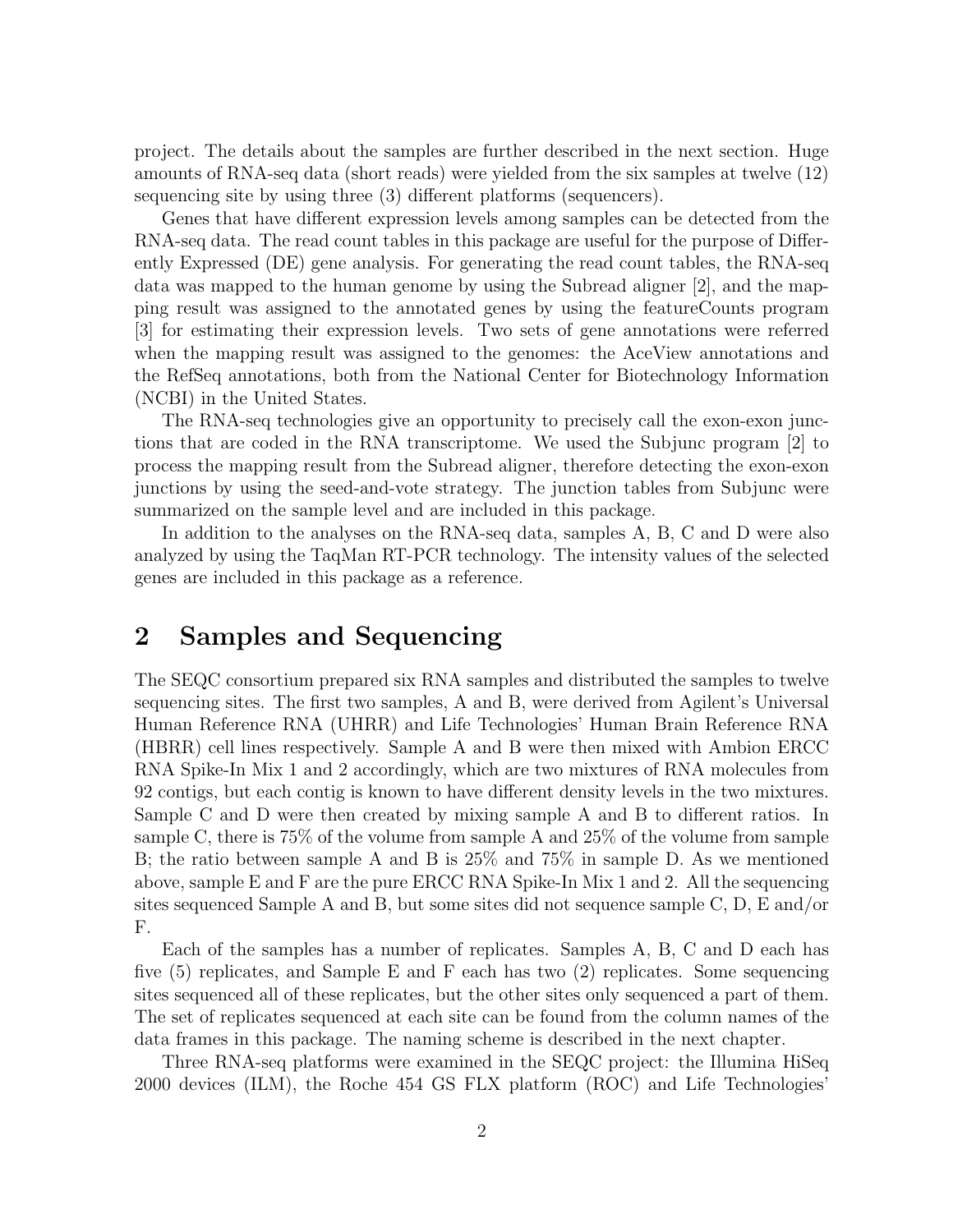SOLiD 5500 instruments (LIF). Each sequencing site uses a number of lanes and flowcells to sequence each replicate, but the numbers of lanes and flowcells used in the SEQC project differ between the platforms and event between the sequencing sites using the same platform. This project generated 2758 libraries in total: 1832 of them from the Illumnia HiSeq platform, 12 from the 454 Life Science platform and 914 from the SOLiD systems. Table [1](#page-2-0) lists the sequencing sites, the platforms employed, the number of samples/replicates that were sequenced at each site, and the numbers of short read libraries yielded.

The 2758 libraries have different read formats. All the libraries from Illumnia HiSeq are paired-end, and the length of every single read is around 100bp. The 454 Life Science libraries, on the other hand, are all single-end, and the read length is variable from tens of bases to above one thousand bases. Different to the libraries from Illumnia HiSeq and 454 Life Science, which contain only base-space reads, all the SOLiD libraries contain only color-space reads. There are 50 single-end libraries and 864 paired-end libraries among all the 914 SOLiD libraries. The read lengths in the SOLiD library vary from 36 to 76 colors long.

| Site       | Platform         | Samples          | Replicates                     | Libraries | PE/SE     |
|------------|------------------|------------------|--------------------------------|-----------|-----------|
| AGR        | Illumina (ILM)   | A, B, C, D       | 4 for each sample              | 256       | <b>PE</b> |
| <b>BGI</b> | Illumina $(ILM)$ | A, B, C, D, E, F | 5 for A, B, C & D; 2 for E & F | 384       | <b>PE</b> |
| <b>CNL</b> | Illumina $(ILM)$ | A, B, C, D, E, F | 5 for A, B, C & D; 2 for E & F | 384       | <b>PE</b> |
| COH        | Illumina $(ILM)$ | A, B, C, D       | 4 for each sample              | 128       | <b>PE</b> |
| MAY        | Illumina $(ILM)$ | A, B, C, D, E, F | 5 for A, B, C & D; 2 for E & F | 384       | <b>PE</b> |
| <b>NVS</b> | Illumina $(ILM)$ | A, B, C, D, E, F | 4 for A, B, C & D; 2 for E & F | 320       | <b>PE</b> |
| <b>LIV</b> | SOLiD (LIF)      | A, B, C, D       | 2 for each sample              | 50        | <b>SE</b> |
| <b>NWU</b> | SOLiD (LIF)      | A, B, C, D, E, F | 5 for A, B, C & D; 2 for E & F | 288       | <b>PE</b> |
| <b>PSU</b> | SOLiD (LIF)      | A, B, C, D, E, F | 5 for A, B, C & D; 2 for E & F | 288       | <b>PE</b> |
| <b>SQW</b> | SOLiD (LIF)      | A, B, C, D, E, F | 5 for A, B, C & D; 2 for E & F | 288       | <b>PE</b> |
| <b>SQW</b> | 454 (ROC)        | A, B             | 1 for each sample              | 4         | <b>SE</b> |
| MGP        | 454 (ROC)        | A, B             | 1 for each sample              | 4         | <b>SE</b> |
| <b>NYU</b> | 454 (ROC)        | A, B             | 1 for each sample              | 4         | SE        |

<span id="page-2-0"></span>Table 1: List of the sequencing sites and processed samples/replicates. SQW used two platforms: SOLiD and 454. The last column indicates if the libraries are paired-end (PE) or single-end (SE)

#### 3 Read Mapping and Read Assignment

All the libraries were mapped to the human genome by using the Subread package.

The reference genome index was first built from the GRCg37/hg19 human genome, plus the 92 ERCC Spike-In contigs<sup>[1](#page-2-1)</sup>, the Subread aligner then mapped the RNA-seq libraries to the index using the default settings. The mapping results were then assigned

<span id="page-2-1"></span><sup>1</sup>[http://tools.lifetechnologies.com/downloads/ERCC\\_Controls\\_Annotation.txt](http://tools.lifetechnologies.com/downloads/ERCC_Controls_Annotation.txt)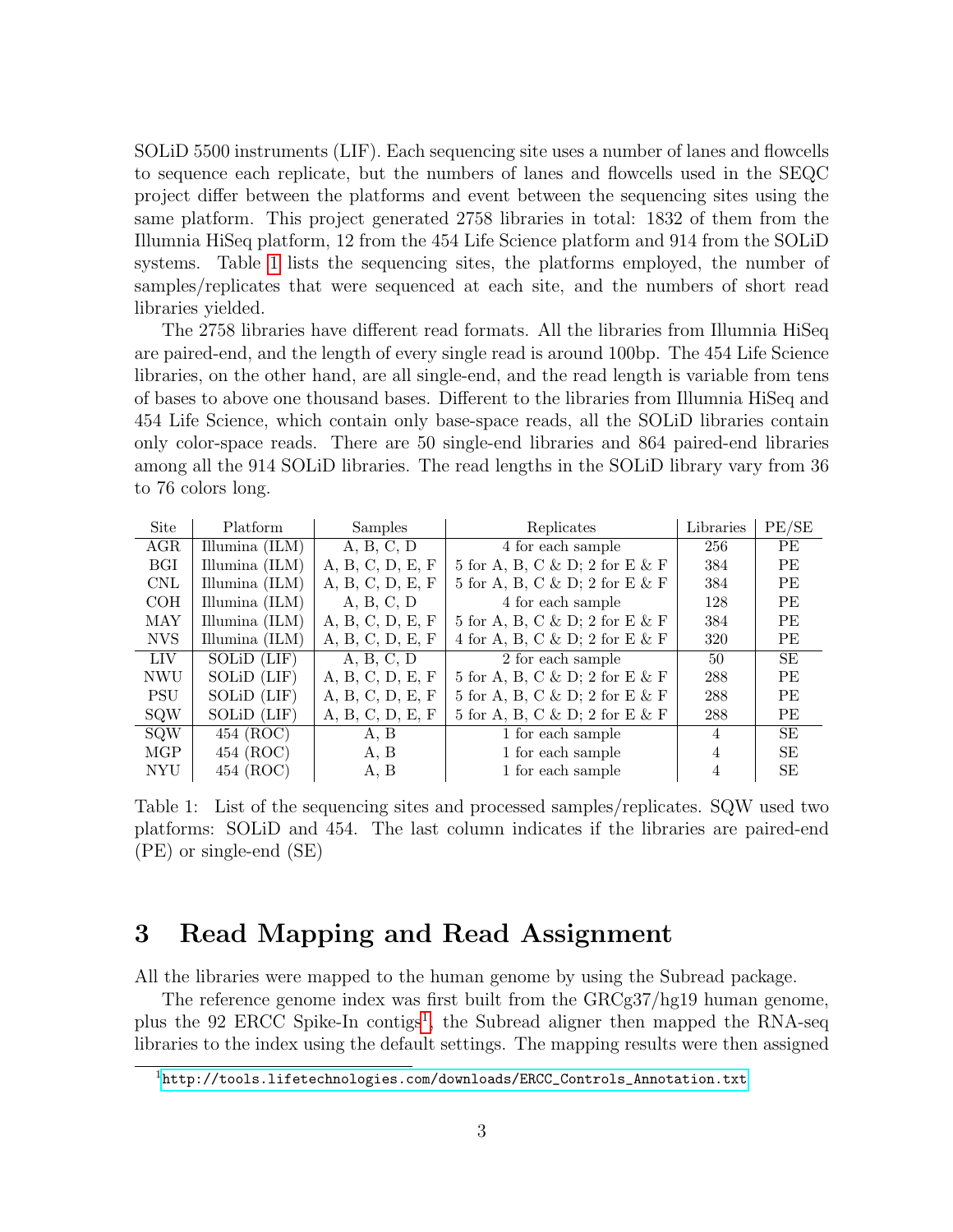to the annotated genes by featureCounts, running on the single-end mode or the pairedend mode according to the format of the library. Two sets of annotations were used in the study: the AceView annotations and the RefSeq annotations. There are 1,383,372 exons (from 55,950 genes) in the AceView annotations, and there are 225,074 exons (from 25,072 genes) in the RefSeq annotations; only the exon regions of the genes were extracted from the annotations for read assignment. It is noticed that, although there are much more genes in the AceView annotations, the genes in the RefSeq annotations are not a subset of genes in the AceView annotations. Both sets of annotations have some unique genes not in the other set.

The gene-level read assignment results are provided in this package as 22 data frames, which contain the numbers of single-end reads or paired-end fragments overlapping with exons of each annotated gene. The names of the data frames are synthesized following this scheme: (PLATFORM)\_(ANNOTATION)\_gene\_(SITE), for example, data frame LIF\_refseq\_gene\_NWU includes the read assignment results on the libraries sequenced at NMU by using the SOLiD platform, and the reads were assigned to the RefSeq annotations. The column names in the data frames describe the sample names, the replicate numbers, the lane numbers and the flowcell numbers (if applicable) associated with the libraries. For example, the read counts in LIF\_refseq\_gene\_NWU\$B\_4\_L02\_FlowCell2 are the fourth replicate of Sample B, sequenced by using the second flowcell in lane 2. Another example, ROC\_aceview\_gene\_MGP\$A\_1\_R02 include the RNA-seq library generated from the first replicate of Sample A at MGP by using the second region of the 454 platform.

|                | EntrezID   |                                | Symbol GeneLength IsERCC A_1_R01 A_1_R02 B_1_R01 B_1_R02 |              |     |                |                |          |
|----------------|------------|--------------------------------|----------------------------------------------------------|--------------|-----|----------------|----------------|----------|
|                |            | <na> 2-OXOACID DH</na>         | 1624                                                     | FALSE        | ი   | 0              |                | $\Omega$ |
| $\overline{2}$ | $<$ NA $>$ | A1BGAS                         | 5364                                                     | <b>FALSE</b> |     | 3              | Ω              | 2        |
| 3              | 29974      | A1CF                           | 2511                                                     | <b>FALSE</b> |     | 3              | 0              | $\Omega$ |
| 4              | $<$ NA $>$ | A2BP1                          | 9426                                                     | FALSE        | ი   | $\Omega$       | 68             | 78       |
| 5              | $<$ NA $>$ | A <sub>2</sub> L <sub>D1</sub> | 3848                                                     | <b>FALSE</b> | 5   | $\overline{2}$ | $\overline{2}$ | $\Omega$ |
| 6              | 2          | A2M                            | 8153                                                     | FALSE        | 213 | 169            | 46             | 61       |
|                | 144568     | A2ML1                          | 7492                                                     | <b>FALSE</b> | ი   |                | 3              | ∩        |
| 8              | 3          | A2MP1                          | 1741                                                     | <b>FALSE</b> | ი   | 0              | $\Omega$       | 0        |
| 9              | 53947      | A4GALT                         | 3184                                                     | <b>FALSE</b> | 5   | $\mathcal{D}$  | 2              |          |
| 10             | 51146      | A4GNT                          | 1771                                                     | FALSE        | 0   | $\Omega$       | $\Omega$       |          |
| 11             | 100329167  | AAA1                           | 7197                                                     | <b>FALSE</b> | 0   | 3              | $\Omega$       | ∩        |
| 12             | 8086       | AAAS                           | 4614                                                     | <b>FALSE</b> | 19  | 14             |                | 4        |
| 13             | 65985      | AACS                           | 13098                                                    | <b>FALSE</b> | 14  | 11             | 27             | 20       |
| 14             | $<$ NA $>$ | AACSL                          | 3594                                                     | <b>FALSE</b> | 2   | 0              | $\Omega$       | $\Omega$ |
| 15             | 13         | AADAC                          | 3106                                                     | <b>FALSE</b> | ი   |                |                | $\Omega$ |

> ROC\_aceview\_gene\_MGP[1:15,]

> colnames(ILM\_aceview\_gene\_BGI)

| $[1]$ "EntrezID"                                                                                         | "Symbol" | "GeneLength" | "IsERCC" | "A 1 LO1 FlowCellA" |
|----------------------------------------------------------------------------------------------------------|----------|--------------|----------|---------------------|
| [6] "A_1_LO1_FlowCellB" "A_1_LO2_FlowCellA" "A_1_LO2_FlowCellB" "A_1_LO3_FlowCellA" "A_1_LO3_FlowCellB"  |          |              |          |                     |
| "A_1_LO4_FlowCellA" "A_1_LO4_FlowCellB" "A_1_LO5_FlowCellA" "A_1_LO5_FlowCellB" "A_1_LO6_FlowCellA [     |          |              |          |                     |
| [16] "A_1_LO6_FlowCellB" "A_1_LO7_FlowCellA" "A_1_LO7_FlowCellB" "A_1_LO8_FlowCellA" "A_1_LO8_FlowCellB" |          |              |          |                     |
| "A_2_LO1_FlowCellA" "A_2_LO1_FlowCellB" "A_2_LO2_FlowCellA" "A_2_LO2_FlowCellB" "A_2_LO3_FlowCellA [     |          |              |          |                     |
| [26] "A_2_L03_FlowCellB" "A_2_L04_FlowCellA" "A_2_L04_FlowCellB" "A_2_L05_FlowCellA" "A_2_L05_FlowCellB" |          |              |          |                     |
| [31] "A_2_L06_FlowCellA" "A_2_L06_FlowCellB" "A_2_L07_FlowCellA" "A_2_L07_FlowCellB" "A_2_L08_FlowCellA" |          |              |          |                     |
| "IS61 "A 2 LO8 FlowCellB" "A 3 LO1 FlowCellA" "A 3 LO1 FlowCellB" "A 3 LO2 FlowCellA" "A 3 LO2 FlowCellB |          |              |          |                     |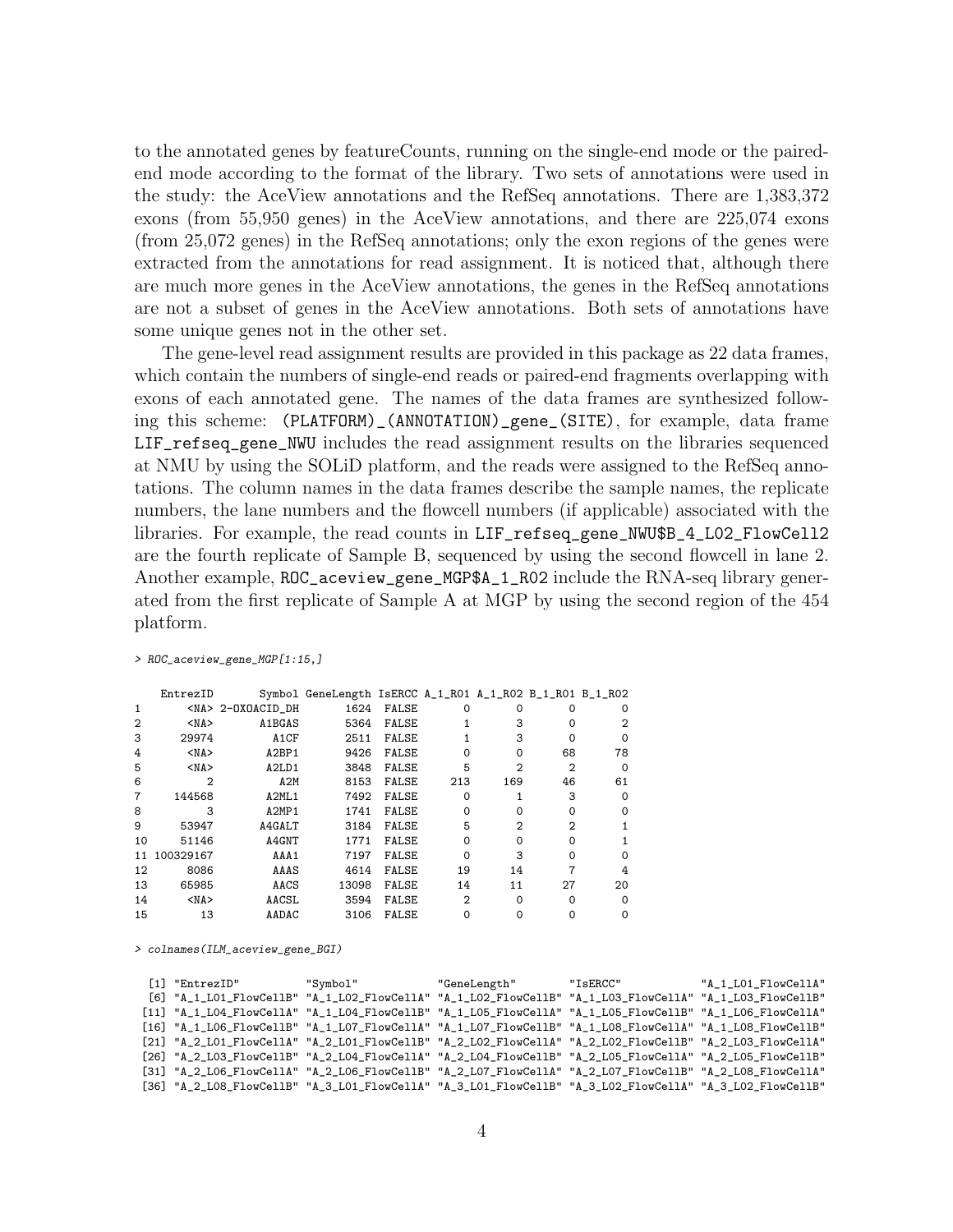|                  |  | [41] "A_3_LO3_FlowCellA" "A_3_LO3_FlowCellB" "A_3_LO4_FlowCellA" "A_3_LO4_FlowCellB" "A_3_LO5_FlowCellA"                                                                                                               |  |
|------------------|--|------------------------------------------------------------------------------------------------------------------------------------------------------------------------------------------------------------------------|--|
|                  |  | [46] "A_3_LO5_FlowCellB" "A_3_LO6_FlowCellA" "A_3_LO6_FlowCellB" "A_3_LO7_FlowCellA" "A_3_LO7_FlowCellB"                                                                                                               |  |
|                  |  | "A_3_L08_FlowCellA" "A_3_L08_FlowCellB" "A_4_L01_FlowCellA" "A_4_L01_FlowCellB" "A_4_L02_FlowCellA                                                                                                                     |  |
| [56]             |  | "A_4_LO2_FlowCellB" "A_4_LO3_FlowCellA" "A_4_LO3_FlowCellB" "A_4_LO4_FlowCellA" "A_4_LO4_FlowCellB"                                                                                                                    |  |
|                  |  | [61] "A_4_LO5_FlowCellA" "A_4_LO5_FlowCellB" "A_4_LO6_FlowCellA" "A_4_LO6_FlowCellB" "A_4_LO7_FlowCellA"                                                                                                               |  |
| [66]             |  | "A_4_LO7_FlowCellB" "A_4_LO8_FlowCellA" "A_4_LO8_FlowCellB" "A_5_LO1_FlowCellA" "A_5_LO1_FlowCellB"                                                                                                                    |  |
|                  |  | "A_5_L02_FlowCellA" "A_5_L02_FlowCellB" "A_5_L03_FlowCellA" "A_5_L03_FlowCellB" "A_5_L04_FlowCellA                                                                                                                     |  |
|                  |  | "A_5_LO4_FlowCellB" "A_5_LO5_FlowCellA" "A_5_LO5_FlowCellB" "A_5_LO6_FlowCellA" "A_5_LO6_FlowCellB                                                                                                                     |  |
| [81]             |  | "A_5_L07_FlowCellA" "A_5_L07_FlowCellB" "A_5_L08_FlowCellA" "A_5_L08_FlowCellB" "B_1_L01_FlowCellA"                                                                                                                    |  |
| [86]             |  | "B_1_L01_FlowCellB" "B_1_L02_FlowCellA" "B_1_L02_FlowCellB" "B_1_L03_FlowCellA" "B_1_L03_FlowCellB"                                                                                                                    |  |
| [91]             |  | "B_1_LO4_FlowCellA" "B_1_LO4_FlowCellB" "B_1_LO5_FlowCellA" "B_1_LO5_FlowCellB" "B_1_LO6_FlowCellA"                                                                                                                    |  |
|                  |  | [96] "B_1_L06_FlowCellB" "B_1_L07_FlowCellA" "B_1_L07_FlowCellB" "B_1_L08_FlowCellA" "B_1_L08_FlowCellB"                                                                                                               |  |
| $[101]$          |  | "B_2_L01_FlowCellA" "B_2_L01_FlowCellB" "B_2_L02_FlowCellA" "B_2_L02_FlowCellB" "B_2_L03_FlowCellA"                                                                                                                    |  |
|                  |  | [106] "B_2_L03_FlowCellB" "B_2_L04_FlowCellA" "B_2_L04_FlowCellB" "B_2_L05_FlowCellA" "B_2_L05_FlowCellB"                                                                                                              |  |
| $[111]$          |  | "B_2_L06_FlowCellA" "B_2_L06_FlowCellB" "B_2_L07_FlowCellA" "B_2_L07_FlowCellB" "B_2_L08_FlowCellA"                                                                                                                    |  |
| $[116]$          |  | "B_2_L08_FlowCellB" "B_3_L01_FlowCellA" "B_3_L01_FlowCellB" "B_3_L02_FlowCellA" "B_3_L02_FlowCellB"                                                                                                                    |  |
| $[126]$          |  | [121] "B_3_L03_FlowCellA" "B_3_L03_FlowCellB" "B_3_L04_FlowCellA" "B_3_L04_FlowCellB" "B_3_L05_FlowCellA"                                                                                                              |  |
|                  |  | "B_3_L05_FlowCellB" "B_3_L06_FlowCellA" "B_3_L06_FlowCellB" "B_3_L07_FlowCellA" "B_3_L07_FlowCellB"<br>[131] "B_3_L08_FlowCellA" "B_3_L08_FlowCellB" "B_4_L01_FlowCellA" "B_4_L01_FlowCellB" "B_4_L02_FlowCellA"       |  |
| $[136]$          |  | "B_4_LO2_FlowCellB" "B_4_LO3_FlowCellA" "B_4_LO3_FlowCellB" "B_4_LO4_FlowCellA" "B_4_LO4_FlowCellB"                                                                                                                    |  |
| [141]            |  | "B_4_LO5_FlowCellA" "B_4_LO5_FlowCellB" "B_4_LO6_FlowCellA" "B_4_LO6_FlowCellB" "B_4_LO7_FlowCellA"                                                                                                                    |  |
| [146]            |  | "B_4_LO7_FlowCellB" "B_4_LO8_FlowCellA" "B_4_LO8_FlowCellB" "B_5_LO1_FlowCellA" "B_5_LO1_FlowCellB"                                                                                                                    |  |
| $[151]$          |  | "B_5_LO2_FlowCellA" "B_5_LO2_FlowCellB" "B_5_LO3_FlowCellA" "B_5_LO3_FlowCellB" "B_5_LO4_FlowCellA"                                                                                                                    |  |
|                  |  | [156] "B_5_LO4_FlowCellB" "B_5_LO5_FlowCellA" "B_5_LO5_FlowCellB" "B_5_LO6_FlowCellA" "B_5_LO6_FlowCellB"                                                                                                              |  |
| $[161]$          |  | "B_5_L07_FlowCellA" "B_5_L07_FlowCellB" "B_5_L08_FlowCellA" "B_5_L08_FlowCellB" "C_1_L01_FlowCellA"                                                                                                                    |  |
| [166]            |  | "C_1_LO1_FlowCellB" "C_1_LO2_FlowCellA" "C_1_LO2_FlowCellB" "C_1_LO3_FlowCellA" "C_1_LO3_FlowCellB"                                                                                                                    |  |
| $[171]$          |  | "C_1_LO4_FlowCellA" "C_1_LO4_FlowCellB" "C_1_LO5_FlowCellA" "C_1_LO5_FlowCellB" "C_1_LO6_FlowCellA"                                                                                                                    |  |
|                  |  | [176] "C_1_L06_FlowCellB" "C_1_L07_FlowCellA" "C_1_L07_FlowCellB" "C_1_L08_FlowCellA" "C_1_L08_FlowCellB"                                                                                                              |  |
| $[181]$          |  | "C_2_L01_FlowCellA" "C_2_L01_FlowCellB" "C_2_L02_FlowCellA" "C_2_L02_FlowCellB" "C_2_L03_FlowCellA"                                                                                                                    |  |
| $[186]$          |  | "C_2_L03_FlowCellB" "C_2_L04_FlowCellA" "C_2_L04_FlowCellB" "C_2_L05_FlowCellA" "C_2_L05_FlowCellB"                                                                                                                    |  |
|                  |  | [191] "C_2_L06_FlowCellA" "C_2_L06_FlowCellB" "C_2_L07_FlowCellA" "C_2_L07_FlowCellB" "C_2_L08_FlowCellA"                                                                                                              |  |
| [196]            |  | "C_2_L08_FlowCellB" "C_3_L01_FlowCellA" "C_3_L01_FlowCellB" "C_3_L02_FlowCellA" "C_3_L02_FlowCellB"                                                                                                                    |  |
| $[201]$          |  | "C_3_LO3_FlowCellA" "C_3_LO3_FlowCellB" "C_3_LO4_FlowCellA" "C_3_LO4_FlowCellB" "C_3_LO5_FlowCellA"                                                                                                                    |  |
| [206]            |  | "C_3_L05_FlowCellB" "C_3_L06_FlowCellA" "C_3_L06_FlowCellB" "C_3_L07_FlowCellA" "C_3_L07_FlowCellB"                                                                                                                    |  |
| $[211]$          |  | "C_3_L08_FlowCellA" "C_3_L08_FlowCellB" "C_4_L01_FlowCellA" "C_4_L01_FlowCellB" "C_4_L02_FlowCellA"                                                                                                                    |  |
|                  |  | [216] "C_4_L02_FlowCellB" "C_4_L03_FlowCellA" "C_4_L03_FlowCellB" "C_4_L04_FlowCellA" "C_4_L04_FlowCellB"                                                                                                              |  |
| $[221]$          |  | "C_4_L05_FlowCellA" "C_4_L05_FlowCellB" "C_4_L06_FlowCellA" "C_4_L06_FlowCellB" "C_4_L07_FlowCellA"                                                                                                                    |  |
| [226]            |  | "C_4_LO7_FlowCellB" "C_4_LO8_FlowCellA" "C_4_LO8_FlowCellB" "C_5_LO1_FlowCellA" "C_5_LO1_FlowCellB"                                                                                                                    |  |
| $[231]$          |  | "C_5_LO2_FlowCellA" "C_5_LO2_FlowCellB" "C_5_LO3_FlowCellA" "C_5_LO3_FlowCellB" "C_5_LO4_FlowCellA"                                                                                                                    |  |
|                  |  | [236] "C_5_LO4_FlowCellB" "C_5_LO5_FlowCellA" "C_5_LO5_FlowCellB" "C_5_LO6_FlowCellA" "C_5_LO6_FlowCellB"                                                                                                              |  |
| $[241]$<br>[246] |  | "C_5_LO7_FlowCellA" "C_5_LO7_FlowCellB" "C_5_LO8_FlowCellA" "C_5_LO8_FlowCellB" "D_1_LO1_FlowCellA"<br>"D_1_L01_FlowCellB" "D_1_L02_FlowCellA" "D_1_L02_FlowCellB" "D_1_L03_FlowCellA" "D_1_L03_FlowCellB"             |  |
| $[251]$          |  | "D_1_LO4_FlowCellA" "D_1_LO4_FlowCellB" "D_1_LO5_FlowCellA" "D_1_LO5_FlowCellB" "D_1_LO6_FlowCellA"                                                                                                                    |  |
| $[256]$          |  | "D_1_L06_FlowCellB" "D_1_L07_FlowCellA" "D_1_L07_FlowCellB" "D_1_L08_FlowCellA" "D_1_L08_FlowCellB"                                                                                                                    |  |
|                  |  | [261] "D_2_L01_FlowCellA" "D_2_L01_FlowCellB" "D_2_L02_FlowCellA" "D_2_L02_FlowCellB" "D_2_L03_FlowCellA"                                                                                                              |  |
|                  |  | [266] "D_2_L03_FlowCellB" "D_2_L04_FlowCellA" "D_2_L04_FlowCellB" "D_2_L05_FlowCellA" "D_2_L05_FlowCellB"                                                                                                              |  |
|                  |  | [271] "D_2_L06_FlowCellA" "D_2_L06_FlowCellB" "D_2_L07_FlowCellA" "D_2_L07_FlowCellB" "D_2_L08_FlowCellA"                                                                                                              |  |
|                  |  | [276] "D_2_L08_FlowCellB" "D_3_L01_FlowCellA" "D_3_L01_FlowCellB" "D_3_L02_FlowCellA" "D_3_L02_FlowCellB"                                                                                                              |  |
|                  |  | [281] "D_3_L03_FlowCellA" "D_3_L03_FlowCellB" "D_3_L04_FlowCellA" "D_3_L04_FlowCellB" "D_3_L05_FlowCellA"                                                                                                              |  |
|                  |  | [286] "D_3_L05_FlowCellB" "D_3_L06_FlowCellA" "D_3_L06_FlowCellB" "D_3_L07_FlowCellA" "D_3_L07_FlowCellB"                                                                                                              |  |
|                  |  | [291] "D_3_L08_FlowCellA" "D_3_L08_FlowCellB" "D_4_L01_FlowCellA" "D_4_L01_FlowCellB" "D_4_L02_FlowCellA"                                                                                                              |  |
|                  |  | [296] "D_4_L02_FlowCellB" "D_4_L03_FlowCellA" "D_4_L03_FlowCellB" "D_4_L04_FlowCellA" "D_4_L04_FlowCellB"                                                                                                              |  |
|                  |  | [301] "D_4_L05_FlowCellA" "D_4_L05_FlowCellB" "D_4_L06_FlowCellA" "D_4_L06_FlowCellB" "D_4_L07_FlowCellA"                                                                                                              |  |
|                  |  | [306] "D_4_LO7_FlowCellB" "D_4_LO8_FlowCellA" "D_4_LO8_FlowCellB" "D_5_LO1_FlowCellA" "D_5_LO1_FlowCellB"                                                                                                              |  |
|                  |  | [311] "D_5_LO2_FlowCellA" "D_5_LO2_FlowCellB" "D_5_LO3_FlowCellA" "D_5_LO3_FlowCellB" "D_5_LO4_FlowCellA"                                                                                                              |  |
|                  |  | [316] "D_5_L04_FlowCellB" "D_5_L05_FlowCellA" "D_5_L05_FlowCellB" "D_5_L06_FlowCellA" "D_5_L06_FlowCellB"                                                                                                              |  |
|                  |  | [321] "D_5_LO7_FlowCellA" "D_5_LO7_FlowCellB" "D_5_LO8_FlowCellA" "D_5_LO8_FlowCellB" "E_1_LO1_FlowCellA"                                                                                                              |  |
|                  |  | [326] "E_1_L01_FlowCellB" "E_1_L02_FlowCellA" "E_1_L02_FlowCellB" "E_1_L03_FlowCellA" "E_1_L03_FlowCellB"                                                                                                              |  |
|                  |  | [331] "E_1_LO4_FlowCellA" "E_1_LO4_FlowCellB" "E_1_LO5_FlowCellA" "E_1_LO5_FlowCellB" "E_1_LO6_FlowCellA"                                                                                                              |  |
|                  |  | [336] "E_1_LO6_FlowCellB" "E_1_LO7_FlowCellA" "E_1_LO7_FlowCellB" "E_1_LO8_FlowCellA" "E_1_LO8_FlowCellB"                                                                                                              |  |
|                  |  | [341] "E_2_L01_FlowCellA" "E_2_L01_FlowCellB" "E_2_L02_FlowCellA" "E_2_L02_FlowCellB" "E_2_L03_FlowCellA"                                                                                                              |  |
|                  |  | [346] "E_2_L03_FlowCellB" "E_2_L04_FlowCellA" "E_2_L04_FlowCellB" "E_2_L05_FlowCellA" "E_2_L05_FlowCellB"<br>[351] "E_2_L06_FlowCellA" "E_2_L06_FlowCellB" "E_2_L07_FlowCellA" "E_2_L07_FlowCellB" "E_2_L08_FlowCellA" |  |
|                  |  | [356] "E_2_L08_FlowCellB" "F_1_L01_FlowCellA" "F_1_L01_FlowCellB" "F_1_L02_FlowCellA" "F_1_L02_FlowCellB"                                                                                                              |  |
|                  |  |                                                                                                                                                                                                                        |  |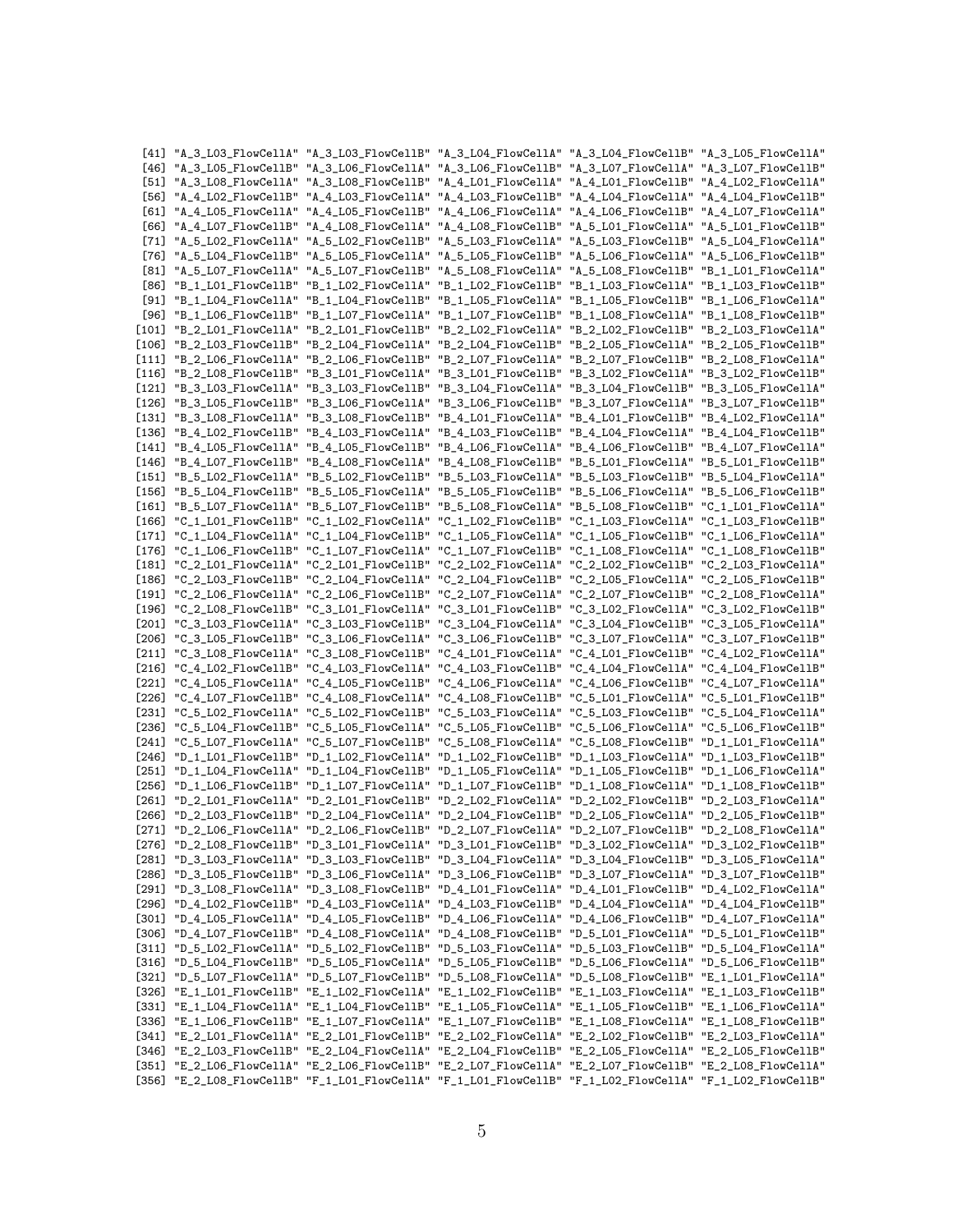[361] "F\_1\_L03\_FlowCellA" "F\_1\_L03\_FlowCellB" "F\_1\_L04\_FlowCellA" "F\_1\_L04\_FlowCellB" "F\_1\_L05\_FlowCellA" [366] "F\_1\_L05\_FlowCellB" "F\_1\_L06\_FlowCellA" "F\_1\_L06\_FlowCellB" "F\_1\_L07\_FlowCellA" "F\_1\_L07\_FlowCellB" [371] "F\_1\_L08\_FlowCellA" "F\_1\_L08\_FlowCellB" "F\_2\_L01\_FlowCellA" "F\_2\_L01\_FlowCellB" "F\_2\_L02\_FlowCellA" [376] "F\_2\_L02\_FlowCellB" "F\_2\_L03\_FlowCellA" "F\_2\_L03\_FlowCellB" "F\_2\_L04\_FlowCellA" "F\_2\_L04\_FlowCellB" [381] "F\_2\_L05\_FlowCellA" "F\_2\_L05\_FlowCellB" "F\_2\_L06\_FlowCellA" "F\_2\_L06\_FlowCellB" "F\_2\_L07\_FlowCellA" [386] "F\_2\_L07\_FlowCellB" "F\_2\_L08\_FlowCellA" "F\_2\_L08\_FlowCellB"

> ILM\_aceview\_gene\_BGI[1:15,1:7]

|                | EntrezID       |                                |       |       |          | Symbol GeneLength IsERCC A_1_L01_FlowCellA A_1_L01_FlowCellB A_1_L02_FlowCellA |          |
|----------------|----------------|--------------------------------|-------|-------|----------|--------------------------------------------------------------------------------|----------|
| $\mathbf{1}$   |                | <na> 2-OXOACID DH</na>         | 1624  | FALSE | $\Omega$ | ი                                                                              |          |
| $\overline{2}$ | $<$ NA $>$     | A1BGAS                         | 5364  | FALSE | 17       | 15                                                                             | 18       |
| 3              | 29974          | A <sub>1</sub> CF              | 2511  | FALSE | 21       | 14                                                                             | 21       |
| 4              | $<$ NA $>$     | A2BP1                          | 9426  | FALSE |          | 5                                                                              |          |
| 5              | $<$ NA $>$     | A <sub>2</sub> LD <sub>1</sub> | 3848  | FALSE | 9        | 15                                                                             | 17       |
| 6              | $\overline{2}$ | A2M                            | 8153  | FALSE | 2683     | 2777                                                                           | 2660     |
| 7              | 144568         | A2ML1                          | 7492  | FALSE |          |                                                                                | 6        |
| 8              | 3              | A2MP1                          | 1741  | FALSE |          |                                                                                | $\Omega$ |
| 9              | 53947          | A4GALT                         | 3184  | FALSE | 44       | 58                                                                             | 56       |
| 10             | 51146          | A4GNT                          | 1771  | FALSE |          | 0                                                                              | $\Omega$ |
| 11             | 100329167      | AAA1                           | 7197  | FALSE | 5        | 10                                                                             | 8        |
| 12             | 8086           | AAAS                           | 4614  | FALSE | 369      | 358                                                                            | 327      |
| 13             | 65985          | AACS                           | 13098 | FALSE | 202      | 207                                                                            | 184      |
| 14             | $<$ NA $>$     | AACSL                          | 3594  | FALSE | 15       | 12                                                                             | 10       |
| 15             | 13             | AADAC                          | 3106  | FALSE |          | 0                                                                              | $\Omega$ |

#### 4 Junction Detection

The subread aligner can very efficiently map reads to the reference genome. From the mapping results, subjunc furthers detected exon-exon junctions that were coded in the RNA-seq reads<sup>[2](#page-5-0)</sup>, and generated a junction table for each library. We merged the junction tables from the libraries on the platform-site-sample level, then provide the resulted data frames in this package.

The data frames are named following this scheme: (PLATFORM)\_junction\_(SITE)\_SAMPLE. For example, data frame ILM\_junction\_AGR\_B includes the junctions that were detected from all the libraries of Sample B sequenced at AGR by using the Illumina HiSeq platform. Each data frame contains four columns: the chromosome name, the first junction side, the second junction side and the number of supporting reads (i.e., the reads that spanning the junction location and include the two exons surrounding the junction). The two junction sides are defined as the chromosomal position (one starting) of the last base in the first exon, and the chromosomal position of the first base in the second exon both surrounding this junction point.

> ILM\_junction\_AGR\_B[1:15,]

|   |            |     |     | Chromosome Location1 Location2 nSupportingReads |
|---|------------|-----|-----|-------------------------------------------------|
|   | ERCC-00002 | 195 | 228 |                                                 |
| 2 | ERCC-00002 | 407 | 430 |                                                 |

<span id="page-5-0"></span><sup>&</sup>lt;sup>2</sup>The libraries were processed by using an old version of the subread package. The subjunc in that package only takes SAM files from the subread aligner as input. The subjunc program in the newer package (after version 1.4.0) is able to directly take FASTQ and FASTA files as input.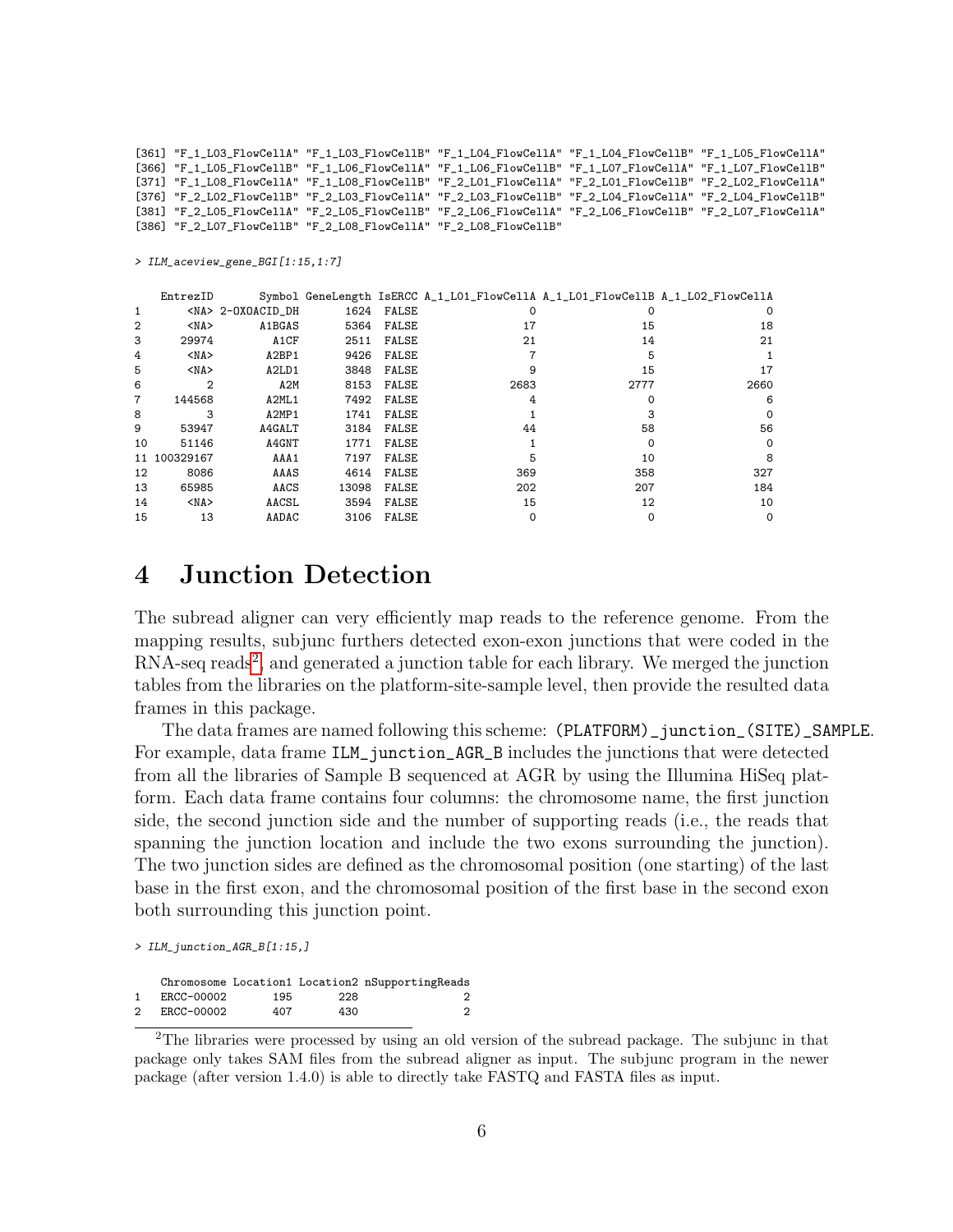| 3 | ERCC-00002     | 75    | 228   | 2              |
|---|----------------|-------|-------|----------------|
| 4 | ERCC-00096     | 527   | 563   | $\overline{2}$ |
| 5 | ERCC-00113     | 130   | 146   | $\overline{2}$ |
| 6 | ERCC-00130     | 757   | 850   | 6              |
| 7 | GL000210.1     | 5430  | 5545  | $\overline{2}$ |
| 8 | NT 113878.1    | 29833 | 30763 | 12             |
| 9 | NT 113878.1    | 30969 | 31271 | 19             |
|   | 10 NT 113878.1 | 37549 | 41405 | 11             |
|   | 11 NT 113878.1 | 37782 | 41405 | 1              |
|   | 12 NT_113878.1 | 41272 | 41405 | 3              |
|   | 13 NT 113878.1 | 41456 | 41682 | 5              |
|   | 14 NT 113878.1 | 41459 | 41682 | 20             |
|   | 15 NT_113885.1 | 27618 | 31602 | $\overline{2}$ |

#### 5 TaqMan RT-PCR

The gene expression levels in Samples A, B, C and D were further measured by using the TaqMan RT-PCR technologies. The expression levels of the 1044 selected genes in replicates 1, 2, 3 and 4 of the four samples are stored in data frame taqman. The first column in this data frame are the entrez ids and symbols of the 1044 genes, followed by the gene intensity values in 16 columns, which are named as (SAM-PLE). (SAMPLE) (REPLICATE)\_values, for example, taqman\$C.C3\_values are the gene intensity values in the third replicate of sample C.

> colnames(taqman)

| [8]<br>$[15]$<br>[22] | [1] "EntrezID"<br>"A3_detection" "A4_value"<br>"B3_value"<br>"C2_detection" "C3_value"<br>$[29]$ "D2_value"<br>$>$ tagman $[1:15, 1:9]$ |             | "Symbol" | "B3_detection" "B4_value"<br>"D2_detection" "D3_value" | "A1_value" | "A4_detection" | "A1_detection" "A2_value"<br>"B1_value"<br>"B4_detection" "C1_value"<br>"C3_detection" "C4_value"<br>"D3_detection" "D4_value" |         | "B1_detection" "B2_value"<br>"C4_detection" "D1_value" |   | "D4_detection" | "A2_detection" "A3_value"<br>"B2_detection"<br>"C1_detection" "C2_value"<br>"D1_detection" |  |
|-----------------------|-----------------------------------------------------------------------------------------------------------------------------------------|-------------|----------|--------------------------------------------------------|------------|----------------|--------------------------------------------------------------------------------------------------------------------------------|---------|--------------------------------------------------------|---|----------------|--------------------------------------------------------------------------------------------|--|
|                       |                                                                                                                                         |             |          |                                                        |            |                |                                                                                                                                |         |                                                        |   |                |                                                                                            |  |
|                       |                                                                                                                                         |             |          |                                                        |            |                | EntrezID Symbol A1_value A1_detection A2_value A2_detection A3_value A3_detection A4_value                                     |         |                                                        |   |                |                                                                                            |  |
| 1                     | 1543 CYP1A1                                                                                                                             |             | 0.00861  |                                                        | P          | 0.00875        | P                                                                                                                              | 0.00827 |                                                        | P | 0.00819        |                                                                                            |  |
| 2                     | 1950                                                                                                                                    | EGF         | 0.02697  |                                                        | P          | 0.03002        | P                                                                                                                              | 0.02657 |                                                        | P | 0.03169        |                                                                                            |  |
| 3                     | 1153                                                                                                                                    | CIRBP       | 2.11583  |                                                        | P          | 2.11533        | P                                                                                                                              | 2.15163 |                                                        | P | 2.08393        |                                                                                            |  |
| 4                     | 1613                                                                                                                                    | DAPK3       | 0.19717  |                                                        | P          | 0.20006        | P                                                                                                                              | 0.16115 |                                                        | P | 0.19256        |                                                                                            |  |
| 5                     | 1665                                                                                                                                    | DHX15       | 0.11647  |                                                        | P          | 0.11893        | P                                                                                                                              | 0.10562 |                                                        | P | 0.11335        |                                                                                            |  |
| 6                     | 1786                                                                                                                                    | DNMT1       | 0.77968  |                                                        | P          | 0.81197        | P                                                                                                                              | 0.84169 |                                                        | P | 0.76226        |                                                                                            |  |
| 7                     | 1982 EIF4G2                                                                                                                             |             | 7.14649  |                                                        | P          | 6.76277        | P                                                                                                                              | 7.65979 |                                                        | P | 7.17128        |                                                                                            |  |
| 8                     | 2069                                                                                                                                    | EREG        | 0.03583  |                                                        | P          | 0.03379        | P                                                                                                                              | 0.03350 |                                                        | P | 0.03665        |                                                                                            |  |
| 9                     | 2196                                                                                                                                    | FAT2        | 0.00447  |                                                        | P          | 0.00432        | P                                                                                                                              | 0.00412 |                                                        | P | 0.00488        |                                                                                            |  |
| 10                    | 3491                                                                                                                                    | CYR61       | 0.65991  |                                                        | P          | 0.66509        | P                                                                                                                              | 0.68998 |                                                        | P | 0.65407        |                                                                                            |  |
| 11                    | 1527 CXorf2                                                                                                                             |             | 0.00043  |                                                        | A          | 0.00043        | A                                                                                                                              | 0.00043 |                                                        | A | 0.00043        |                                                                                            |  |
| 12                    | 1346 COX7A1                                                                                                                             |             | 0.00291  |                                                        | P          | 0.00231        | Ρ                                                                                                                              | 0.00222 |                                                        | P | 0.00177        |                                                                                            |  |
| 13                    | 1357                                                                                                                                    | CPA1        | 0.00043  |                                                        | A          | 0.00043        | A                                                                                                                              | 0.00043 |                                                        | A | 0.00043        |                                                                                            |  |
| 14                    | 1360                                                                                                                                    | CPB1        | 0.00043  |                                                        | A          | 0.00043        | A                                                                                                                              | 0.00043 |                                                        | A | 0.00043        |                                                                                            |  |
| 15                    | 1503                                                                                                                                    | <b>CTPS</b> | 1.10256  |                                                        | P          | 1.06406        | P                                                                                                                              | 1.07379 |                                                        | P | 1.12382        |                                                                                            |  |

### 6 Citation

[1] Su Z, Labaj PP, Li S, Thierry-Mieg J, Thierry-Mieg D, Shi W, Wang C, Schroth GP, Setterquist RA, Thompson JF, et al. (SEQC/MAQC-III Consortium). A comprehensive assessment of RNA-seq accuracy, reproducibility and information content by the